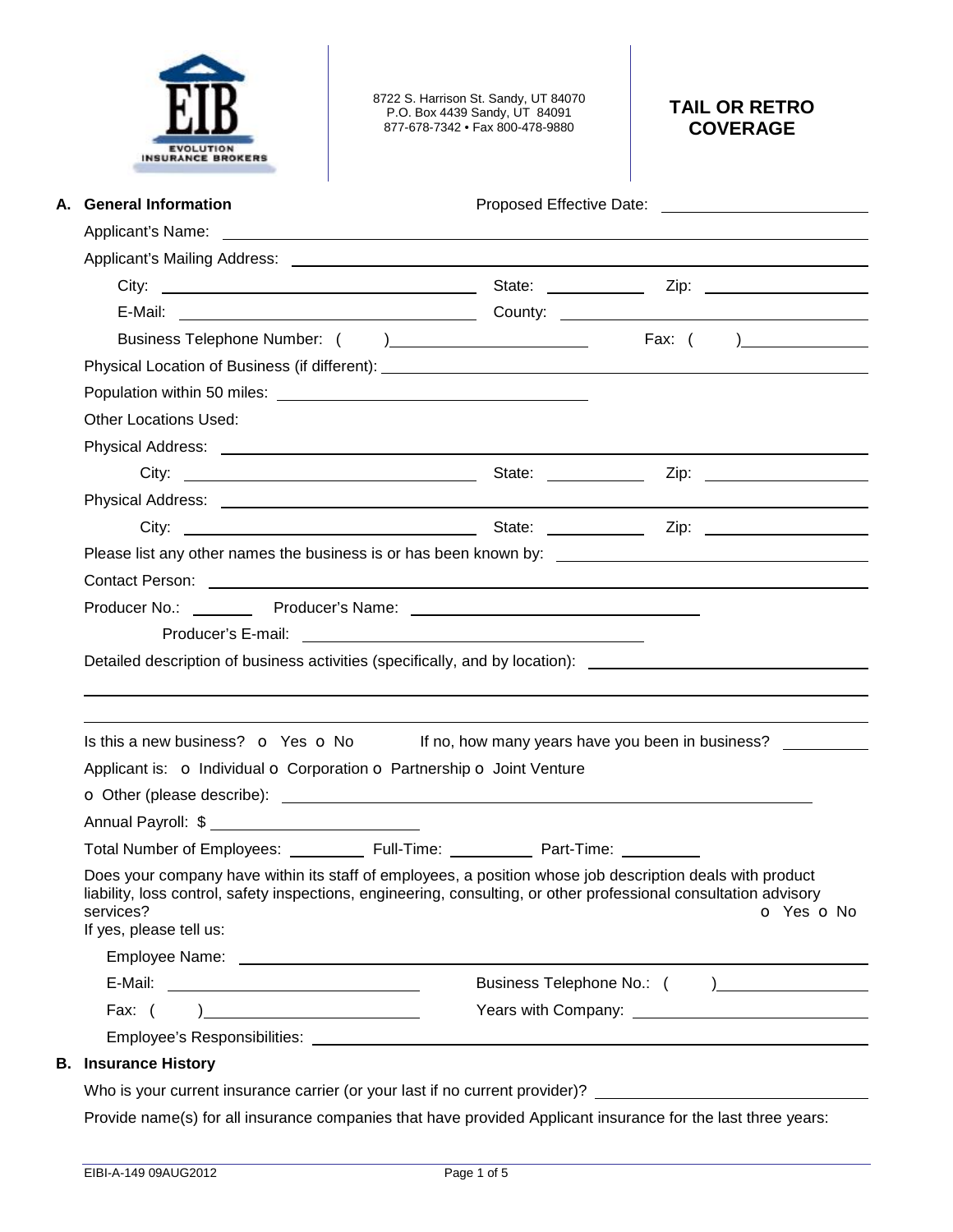|                                                                                                           | Coverage: | Coverage: | Coverage:  |
|-----------------------------------------------------------------------------------------------------------|-----------|-----------|------------|
| <b>Company Name</b>                                                                                       |           |           |            |
| <b>Expiration Date</b>                                                                                    |           |           |            |
| <b>Annual Premium</b>                                                                                     | \$        | \$        | \$         |
| Has the Applicant or any predecessor or related person or entity ever had a claim?                        |           |           | O Yes O No |
| Completed Claims and Loss History form attached (REQUIRED)?                                               |           |           | O Yes O No |
| Has the Applicant, or anyone on the Applicant's behalf, attempted to place this risk in standard markets? |           |           |            |
|                                                                                                           |           |           | o Yes o No |

If the standard markets are declining placement, please explain why:

### **C. Desired Insurance**

### **Limit of Liability:**

|         | Per Act/Aggregate     | ΟR           | Per Person/Per Act/Aggregate    |
|---------|-----------------------|--------------|---------------------------------|
| $\circ$ | \$50,000/\$100,000    | $\circ$      | \$25,000/\$50,000/\$100,000     |
| $\circ$ | \$150,000/\$300,000   | $\circ$      | \$75,000/\$150,000/\$300,000    |
| $\circ$ | \$250,000/\$1,000,000 | $\circ$      | \$100,000/\$250,000/\$1,000,000 |
| $\circ$ | \$500,000/\$1,000,000 | $\circ$      | \$250,000/\$500,000/\$1,000,000 |
| $\circ$ | Other:                | $\mathbf{o}$ | Other:                          |

## **Self-Insured Retention (SIR):** o \$1,000 (Minimum) o \$1,500 o \$2,500 o \$5,000 o \$10,000

### **D. Business Activities**

 

- 1. If you are a sole practitioner, you must provide the name, address and telephone number of the person who would be responsible for your affairs if you were absent for an extended period of time (i.e., vacation, illness, etc.)
- 2. a) How many partners or officers have joined the firm during the past 3 years?

| b) How many partners or officers have left the firm during the past 3 years? |  |  |
|------------------------------------------------------------------------------|--|--|
|                                                                              |  |  |

Has the Applicant, predecessors in business, or any other person for whom coverage is requested, had<br>any Insurance accepted only on special terms? any Insurance accepted only on special terms?

If YES, please explain:

3. Has the Applicant or any predecessor in business ever purchased an extended reporting period endorsement under a prior policy, which extended the claim-reporting period of such policy following its  $c$ ancellation or non-renewal?

If YES, please provide the name of the insurance company, Limits of Liability, and period of extended

reporting: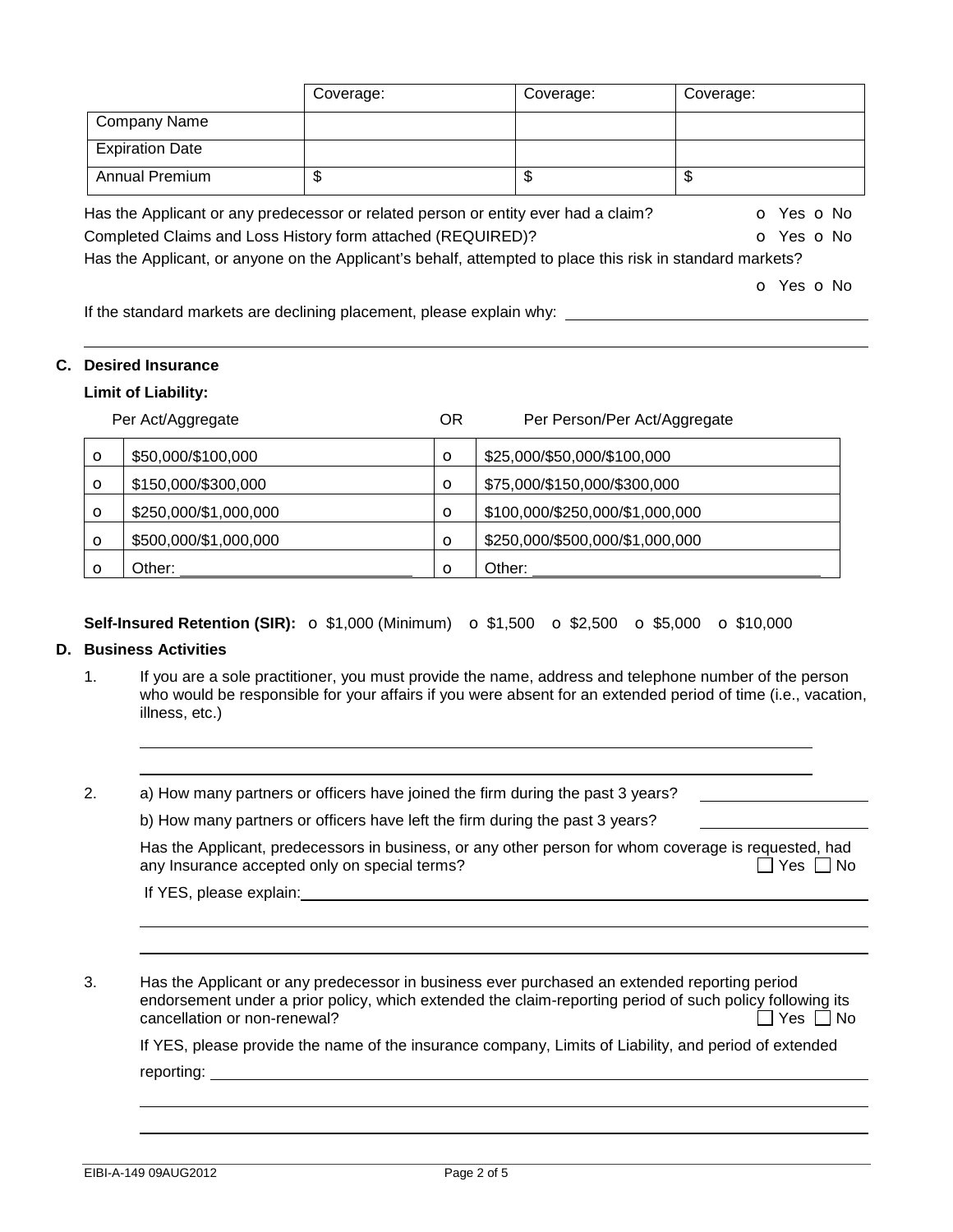4. Does the Applicant perform any services for any client in which any member of the business or their relatives own any equity or financial interest or serves as an officer, director, trustee, or partner?  $\Box$  Yes  $\Box$  No

|                                                                                                                                                                                                                                                                                                | Does the Applicant wholly or partly own, operate, manage, control or serve as a director, officer, partner<br>or employee of any other enterprise? Or is the member wholly or partly owned, operated, managed, or<br>controlled by any other enterprise?<br>$\sqsupset$ Yes $\sqcap$ No                   |  |  |
|------------------------------------------------------------------------------------------------------------------------------------------------------------------------------------------------------------------------------------------------------------------------------------------------|-----------------------------------------------------------------------------------------------------------------------------------------------------------------------------------------------------------------------------------------------------------------------------------------------------------|--|--|
|                                                                                                                                                                                                                                                                                                |                                                                                                                                                                                                                                                                                                           |  |  |
|                                                                                                                                                                                                                                                                                                | Insurance coverage is being requested for:                                                                                                                                                                                                                                                                |  |  |
|                                                                                                                                                                                                                                                                                                | One year Prior Acts, or Retro coverage;<br>Two year Prior Acts, or Retro coverage;                                                                                                                                                                                                                        |  |  |
|                                                                                                                                                                                                                                                                                                | One year Extended Reporting Period;<br>Two year Extended Reporting Period;                                                                                                                                                                                                                                |  |  |
|                                                                                                                                                                                                                                                                                                | $\Box$ Other:                                                                                                                                                                                                                                                                                             |  |  |
|                                                                                                                                                                                                                                                                                                | a) Is it the Company or Firm's standard practice to use engagement letters when agreeing to represent a                                                                                                                                                                                                   |  |  |
|                                                                                                                                                                                                                                                                                                | client or provide any services?<br>$\Box$ Yes $\Box$ No                                                                                                                                                                                                                                                   |  |  |
| b) Is it the Company or Firm's standards practice to use non-engagement letters when refusing to                                                                                                                                                                                               |                                                                                                                                                                                                                                                                                                           |  |  |
|                                                                                                                                                                                                                                                                                                | $\Box$ Yes $\Box$ No<br>represent a client or provide any services?                                                                                                                                                                                                                                       |  |  |
|                                                                                                                                                                                                                                                                                                | c) Is it the Company or Firm's standard practice to outline the firm's billing policy and procedure when                                                                                                                                                                                                  |  |  |
|                                                                                                                                                                                                                                                                                                | agreeing to represent a client or provide any services?<br>$\Box$ Yes $\Box$ No                                                                                                                                                                                                                           |  |  |
| After inquiry, has the Applicant, predecessors in business, or any other person for whom insurance is<br>requested ever been refused admission to practice or be licensed, suspended from doing business, or<br>sanctioned or disciplined by any court or administrative agency?<br>  Yes □ No |                                                                                                                                                                                                                                                                                                           |  |  |
|                                                                                                                                                                                                                                                                                                | If YES, attach a statement providing details. __________________________________                                                                                                                                                                                                                          |  |  |
|                                                                                                                                                                                                                                                                                                | After inquiry, have any claims involving your services ever been made against the Applicant,<br>predecessors in business, or any other person for whom coverage is requested?<br>$Yes \Box No$<br>If YES, complete attached Supplemental Claim Information form providing full details for each incident. |  |  |
|                                                                                                                                                                                                                                                                                                |                                                                                                                                                                                                                                                                                                           |  |  |

If YES, complete attached Supplemental Claim Information form providing full details for each incident.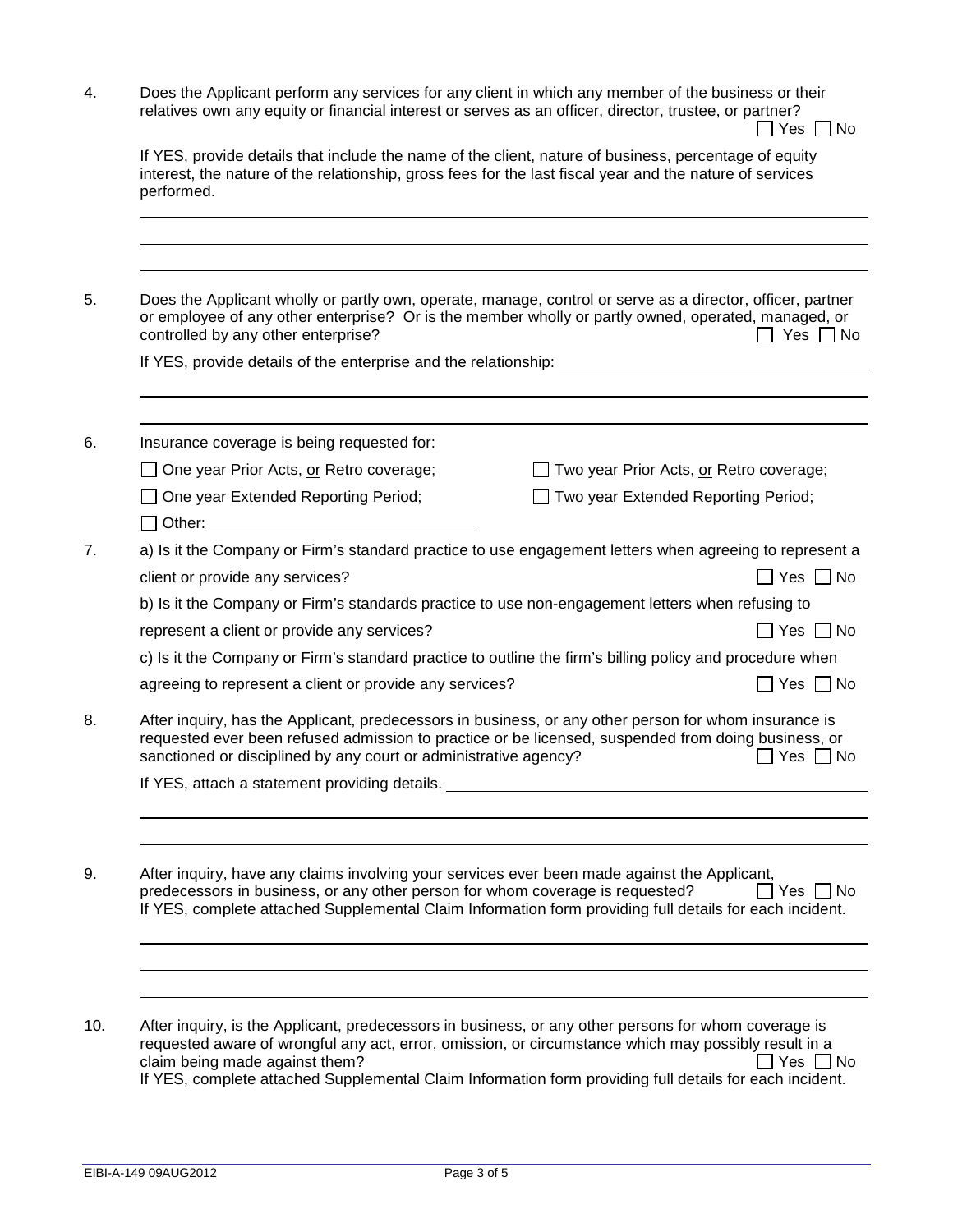| 11. | After inquiry, has the Applicant, predecessors in business, or any other person for whom coverage is<br>requested ever reported a potential claim to an insurance company?<br>Yes<br>– I No<br>If YES, attach a completed Supplemental Claim form providing full details for each reported incident. |                             |  |  |  |  |
|-----|------------------------------------------------------------------------------------------------------------------------------------------------------------------------------------------------------------------------------------------------------------------------------------------------------|-----------------------------|--|--|--|--|
| 12. | Does the Applicant have a policy and procedure with respect to actions for fees or monies due?                                                                                                                                                                                                       |                             |  |  |  |  |
|     |                                                                                                                                                                                                                                                                                                      | $\Box$ Yes $\Box$ No        |  |  |  |  |
|     | Please explain: Note and the set of the set of the set of the set of the set of the set of the set of the set of the set of the set of the set of the set of the set of the set of the set of the set of the set of the set of                                                                       |                             |  |  |  |  |
|     |                                                                                                                                                                                                                                                                                                      |                             |  |  |  |  |
| 13. | Has the Applicant filed any suit for the collection of fees or monies due during the past five years?                                                                                                                                                                                                |                             |  |  |  |  |
|     | If YES, attach a statement providing details on a separate sheet.                                                                                                                                                                                                                                    | $\sqcap$ Yes $\sqcap$ No    |  |  |  |  |
| 14. | Does the company or firm use written fee agreements, retainers and service agreements, signed by the                                                                                                                                                                                                 |                             |  |  |  |  |
|     | client for all its engagements to provide services?                                                                                                                                                                                                                                                  | $\sqsupset$ Yes $\;\Box$ No |  |  |  |  |
| 15. | Do engagement letters:                                                                                                                                                                                                                                                                               |                             |  |  |  |  |
|     | a) Describe the services to be provided and the facts, circumstances and transactions that constitute                                                                                                                                                                                                |                             |  |  |  |  |
|     | services to be rendered?                                                                                                                                                                                                                                                                             | Yes  No                     |  |  |  |  |
|     | b) Specifically identify the client and stipulate that the engagement excludes representation of other                                                                                                                                                                                               |                             |  |  |  |  |
|     | persons or entities?                                                                                                                                                                                                                                                                                 | Yes     No                  |  |  |  |  |
|     | c) Contain a specific description of the company or firm's obligations and the client's expectations in light                                                                                                                                                                                        |                             |  |  |  |  |
|     | of the service to be provided by your company or firm?                                                                                                                                                                                                                                               | $Yes \mid \mid No$          |  |  |  |  |
| 16. | Does the company or firm use non-representative letters to decline new matters or new services<br>requested by existing clients and declination letters for prospective clients that make inquiry?                                                                                                   | $\Box$ Yes $\Box$ No        |  |  |  |  |
| 17. | Does the company or firm use letters or agreements to document completion or termination of client<br>relationships other than just a bill?                                                                                                                                                          | コ Yes コ No                  |  |  |  |  |
| 18. | During the past three years, has any company ever cancelled, declined, or refused to renew similar                                                                                                                                                                                                   |                             |  |  |  |  |
|     | insurance for the applicant?                                                                                                                                                                                                                                                                         | Yes     No                  |  |  |  |  |
|     | If YES, please explain: The state of the state of the state of the state of the state of the state of the state of the state of the state of the state of the state of the state of the state of the state of the state of the                                                                       |                             |  |  |  |  |
|     |                                                                                                                                                                                                                                                                                                      |                             |  |  |  |  |

# 19. Previous Insurer: Indicate premium and losses for the past three years. Describe all losses.

| <b>YEAR</b> | <b>COMPANY</b><br><b>DESCRIPTION</b> | POL.# | <b>PREMIUM</b> | <b>LOSSES PAID</b> | <b>LOSSES</b><br><b>RESERVED</b> |
|-------------|--------------------------------------|-------|----------------|--------------------|----------------------------------|
|             |                                      |       |                |                    |                                  |
|             |                                      |       |                |                    |                                  |
|             |                                      |       |                |                    |                                  |
|             |                                      |       |                |                    |                                  |